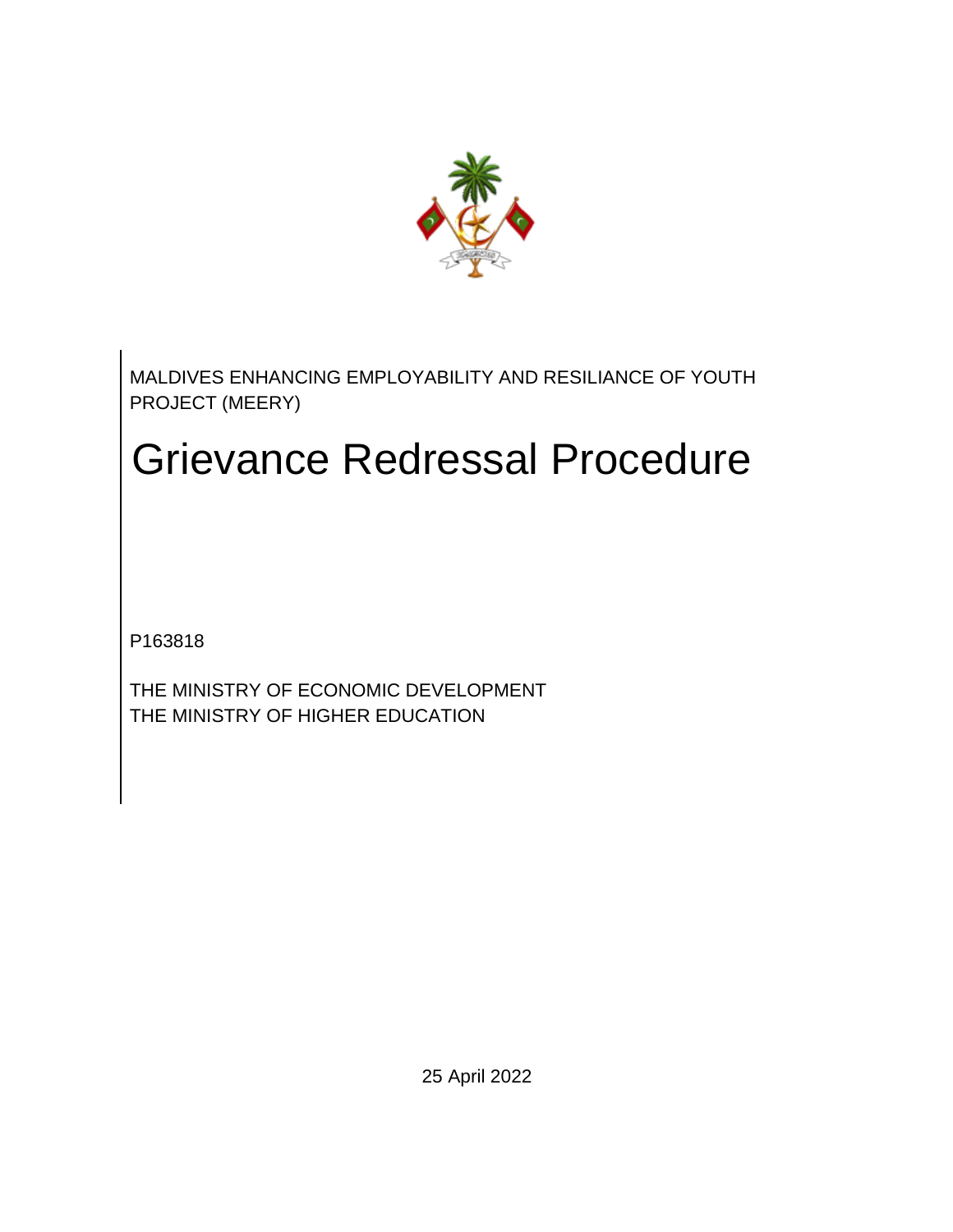# **Table of Contents**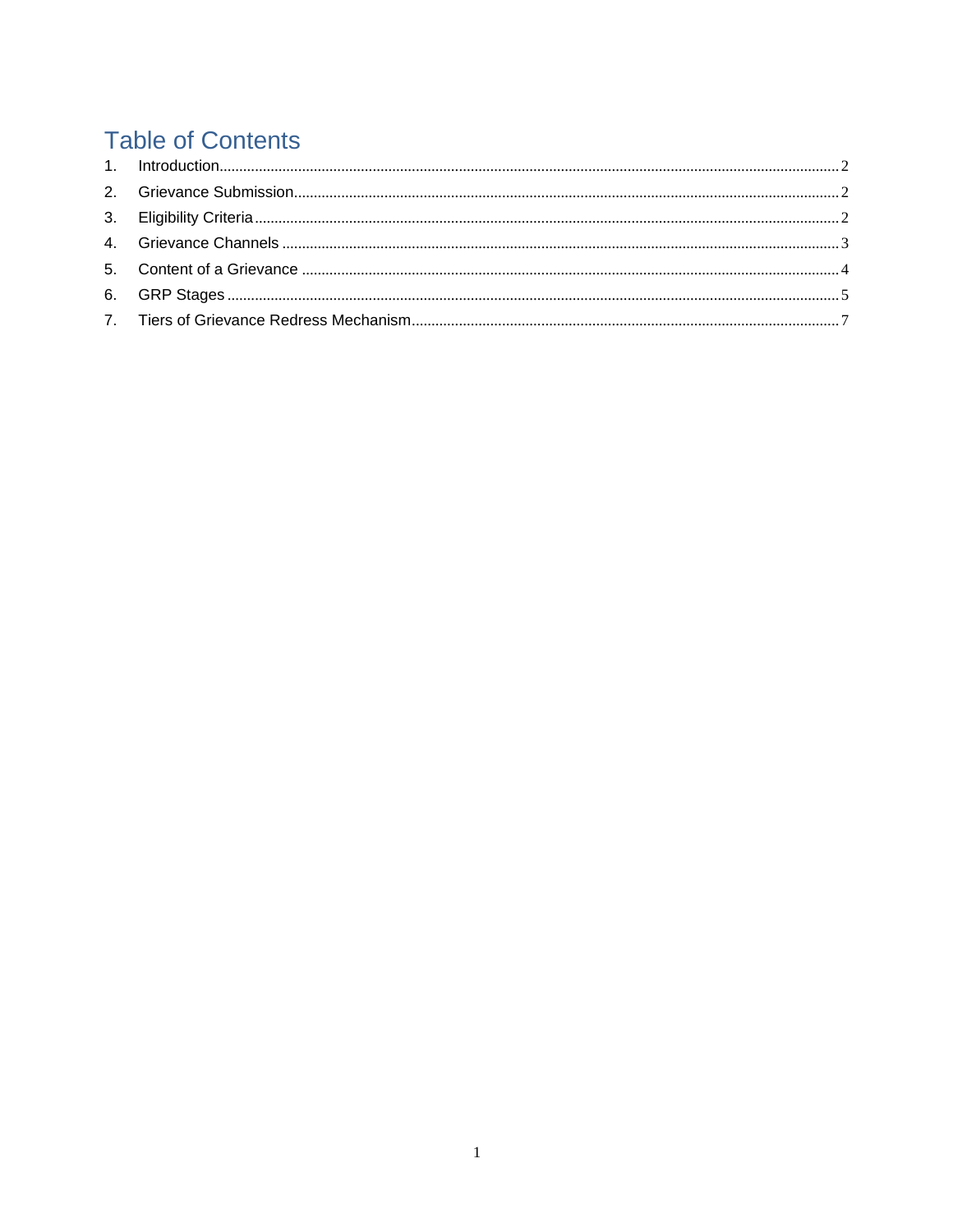## <span id="page-2-0"></span>**1. Introduction**

The Grievance Redressal Procedure (GRP) of the MEERY project aims to ensure that any grievances and complaints related to the project are promptly reviewed and addressed by responsible personnel/units. The GRP will facilitate prompt responses to grievances by providing support to the Project team to address the issues raised in a quick and effective manner. The responsible staff will manage the GRM system and ensure that all related parties (the World Bank, relevant Ministries, Local Councils, etc.) are well informed and involved in resolving grievances brought forward by a complainant.

### <span id="page-2-1"></span>**2. Grievance Submission**

The grievance/complaint can be filed by individuals or communities, who believe they are directly and adversely affected by the Project.

This includes all groups from project beneficiaries, project stakeholders, to the wider citizenry. Individuals or communities may utilize the GRM to submit complaints as well as to provide suggestions and feedback.

## <span id="page-2-2"></span>**3. Eligibility Criteria**

The complaints and grievances are eligible to be reviewed if below conditions are met:

- 1. The complaint relates to MEERY project (components, activities) that is under preparation, active, or has been closed for less than 15 months.
- 2. The complaint is submitted by individuals or communities affected by MEERY project (components, activities), or by their authorized representative; and
- 3. The complainant(s) allege that they have been or will be affected by the MEERY project (components, activities).
- 4. Grievances/complaints related to the design or suitability of the MEERY activities and policies.

There is no charge for making a complaint or conveying comments and/or suggestions.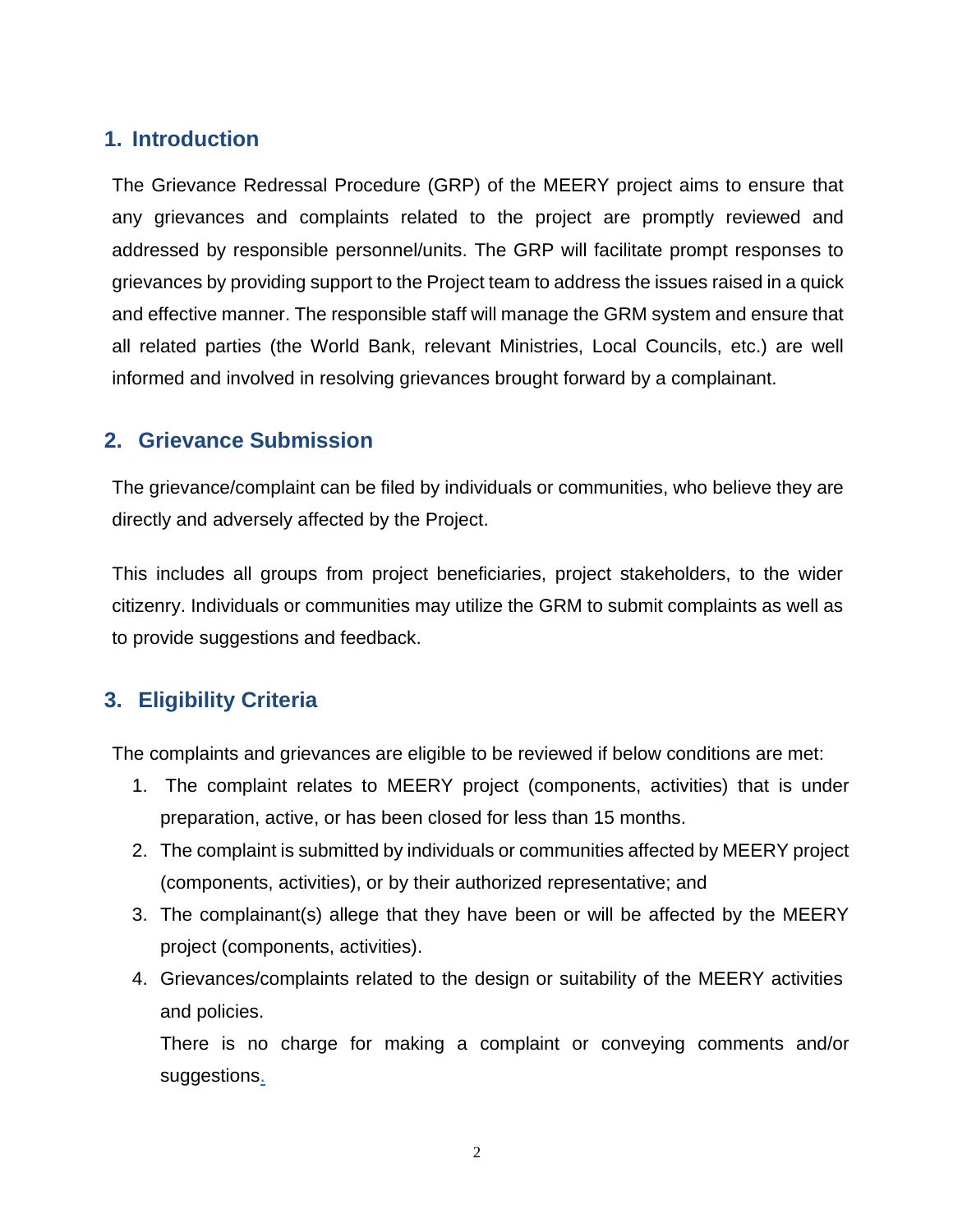#### **The following will not be handled under the Grievance redressal procedure**

- Grievances/complaints not related to the MEERY project.
- Grievances/complaints related to the government policies and procedures.

## **For grievances that do not meet the eligibility criteria, the complainant will be informed about it and the reason for not meeting the criteria.**

All inquiries will be kept confidential and aggrieved parties will be able to send complaints anonymously.

## <span id="page-3-0"></span>**4. Grievance Channels**

The project establishes the following channels through which citizens/beneficiaries can make complaints regarding project funded activities.

- a. Via email: [feedback.pmu@mohe.gov.mv](mailto:feedback.pmu@mohe.gov.mv)
- b. Via the MEERY project website: https://meeryproject.mohe.gov.mv/
- c. Via mail/letter sent to:

Project Management Unit (PMU)

Ministry of Higher Education

Fen Building, 4th Floor, Ameenee Magu,

Male', Republic of Maldives

- d. Via feedback forms from project related meetings, seminars, workshops, trainings, and events can be submitted anonymously.
- e. Via feedback boxes at subproject sites.
- f. Direct messages through social media platforms
	- i. Facebook
	- ii. Twitter
	- iii. Instagram
	- iv. Viber (+960 9139292)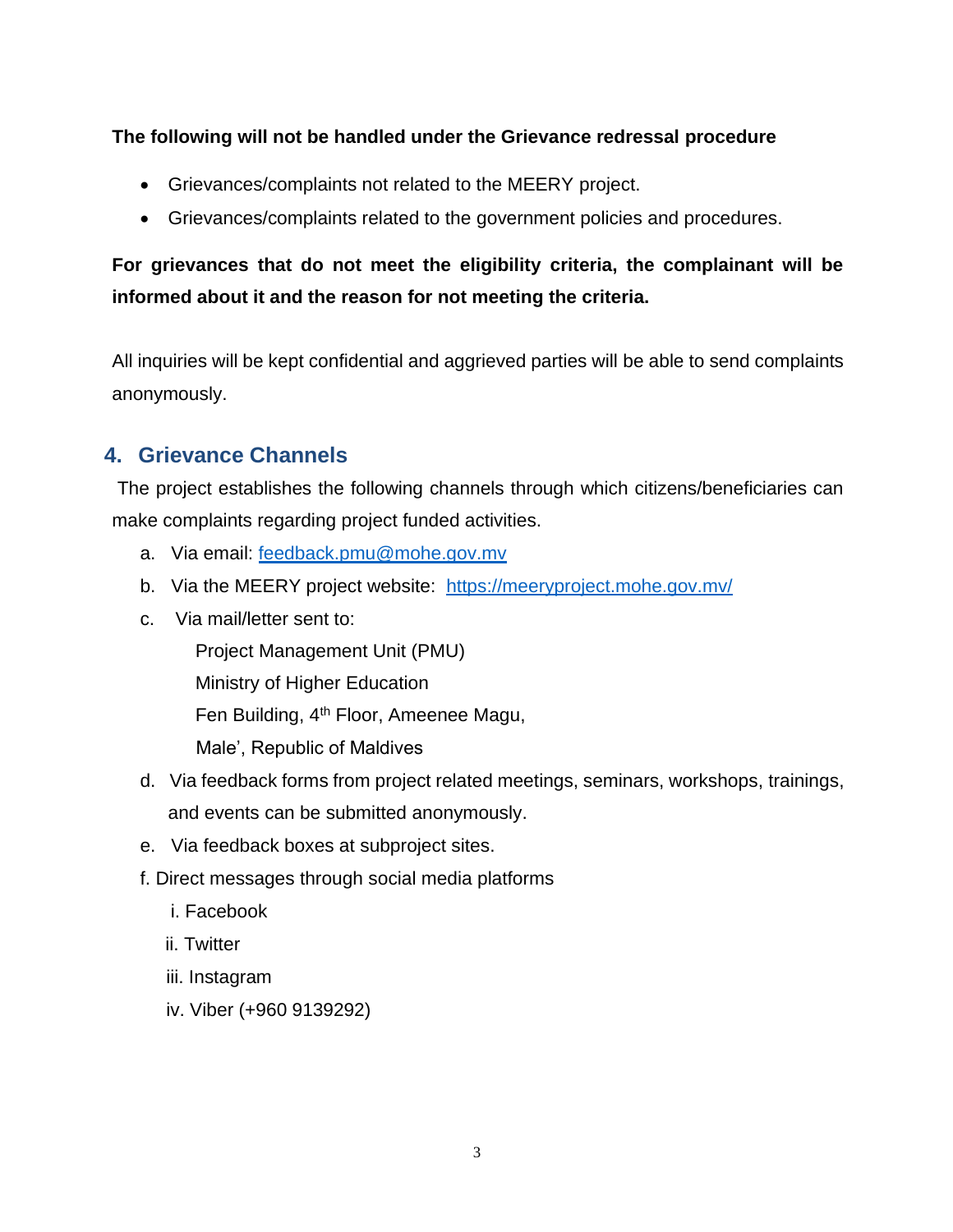## <span id="page-4-0"></span>**5. Content of a Grievance**

The following information should be conveyed by the complainant:

#### **Mandatory Requirements**

#### **a.** *Subject matter of a grievance:*

A grievance must allege actual or potential harm resulting from the MEERY project.

#### **b.** *Substance of a grievance:*

The grievance must state the adverse impact(s) allegedly caused or likely to be caused by the Project. This should be supported by available documentation and correspondence, where possible and appropriate.

#### **Optional Requirements**

- a. Identify the individual(s) submitting the complaint
- b. Specify if the complaint is submitted by a representative of the person(s) or community affected by the project
- c. if the complaint is submitted by a representative, include the name, signature, contact details, and written proof of authority of the representative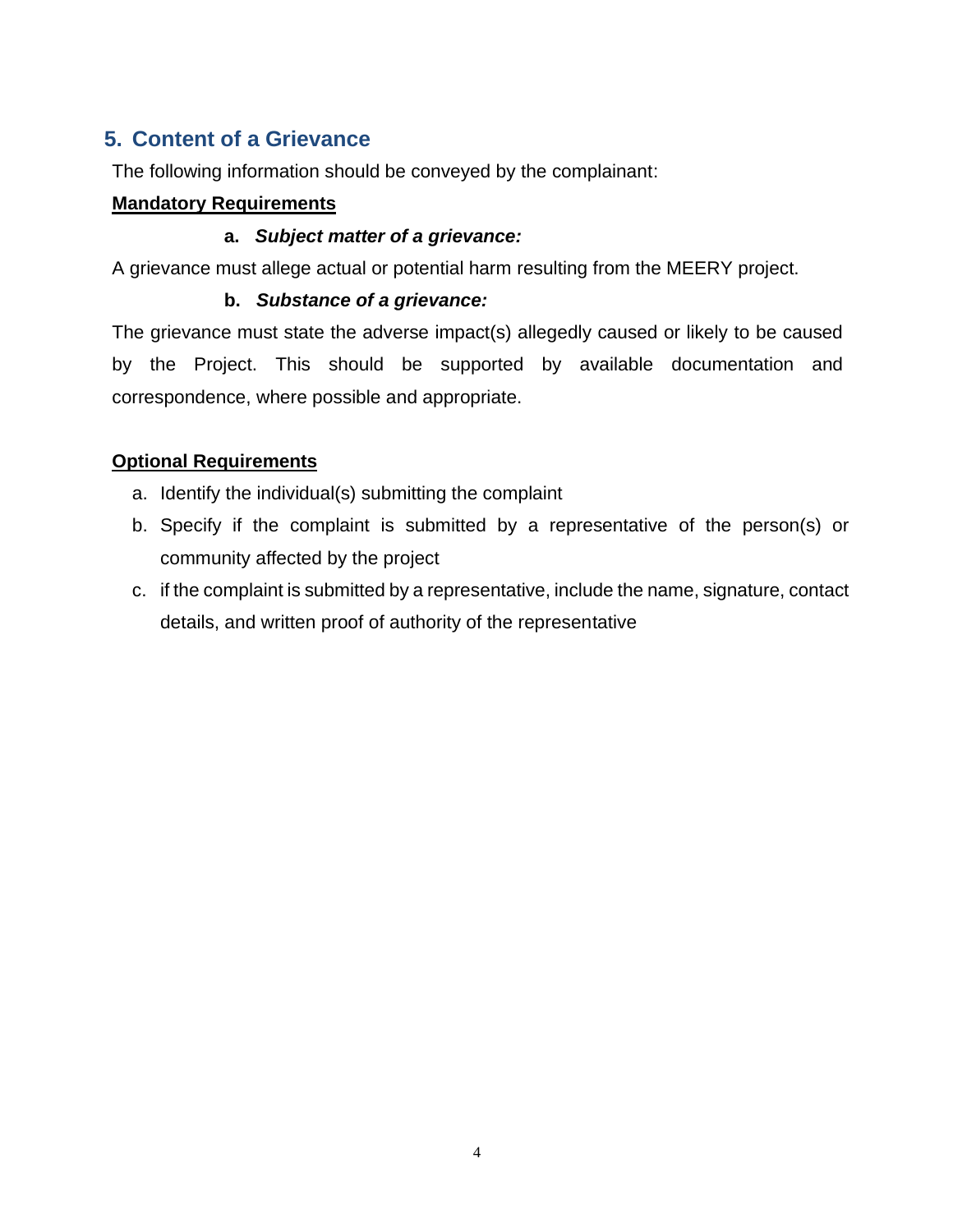## <span id="page-5-0"></span>6. **GRP Stages**

| <b>Stage</b>                                                                                                                                                                                                                                                                                                 | <b>Responsible Staff</b>                                                                                                                        | <b>PMU</b>     |
|--------------------------------------------------------------------------------------------------------------------------------------------------------------------------------------------------------------------------------------------------------------------------------------------------------------|-------------------------------------------------------------------------------------------------------------------------------------------------|----------------|
| Registering and sorting the grievance:<br>Social Safeguard Specialist of MoHE will register and<br>sort the complaint and update log the details into the<br>shared Grievance Master Registry.                                                                                                               | Social Safeguard Specialist                                                                                                                     | <b>MoHE</b>    |
| <b>Emailing to relevant PMU:</b><br>Social Safeguard Specialist of MoHE will forward the<br>complaints related to MoED activities to the<br>Communications and Social Safeguard Specialist of<br>MoED via email.                                                                                             | Social Safeguard Specialist                                                                                                                     | <b>MoHE</b>    |
| Acknowledgement and follow up:<br>The Social Safeguard Specialist / Communications and<br>Social Safeguard Specialist of relevant PMU will<br>communicate the timeframe and course of action to the<br>grievant by email within 5 (five) working days of receipt<br>of the grievance.                        | Social Safeguard Specialist /<br><b>Communications and Social</b><br><b>Safeguard Specialist</b>                                                | MoHE &<br>MoED |
| <b>Updating the Grievance Register:</b><br>The Social Safeguard Specialist / Communications and<br>Social Safeguard Specialist of relevant PMU should<br>keep updating the Grievance Register with the details of<br>communications and course of actions regarding the<br>grievance.                        | Social Safeguard Specialist /<br><b>Communications and Social</b><br><b>Safeguard Specialist</b>                                                | MoHE &<br>MoED |
| <b>Verification:</b><br>The Social Safeguard Specialist / Communications and<br>Social Safeguard Specialist of relevant PMU should<br>verify the grievance through documents, site visits and<br>other necessary means related to the submitted<br>grievance and prepare for the investigation.              | Social Safeguard Specialist /<br><b>Communications and Social</b><br><b>Safeguard Specialist</b>                                                | MoHE &<br>MoED |
| Investigation:<br>The Social Safeguard Specialist / Communications and<br>Social Safeguard Specialist of relevant PMU is<br>responsible to investigate the complaint and gather facts<br>and necessary information.<br>For Level 1 grievance, the investigation is conducted by<br>the safeguard specialist. | Social Safeguard Specialist /<br><b>Communications and Social</b><br><b>Safeguard Specialist</b><br><b>Grievance Redress</b><br>Committee (GRC) | MoHE &<br>MoED |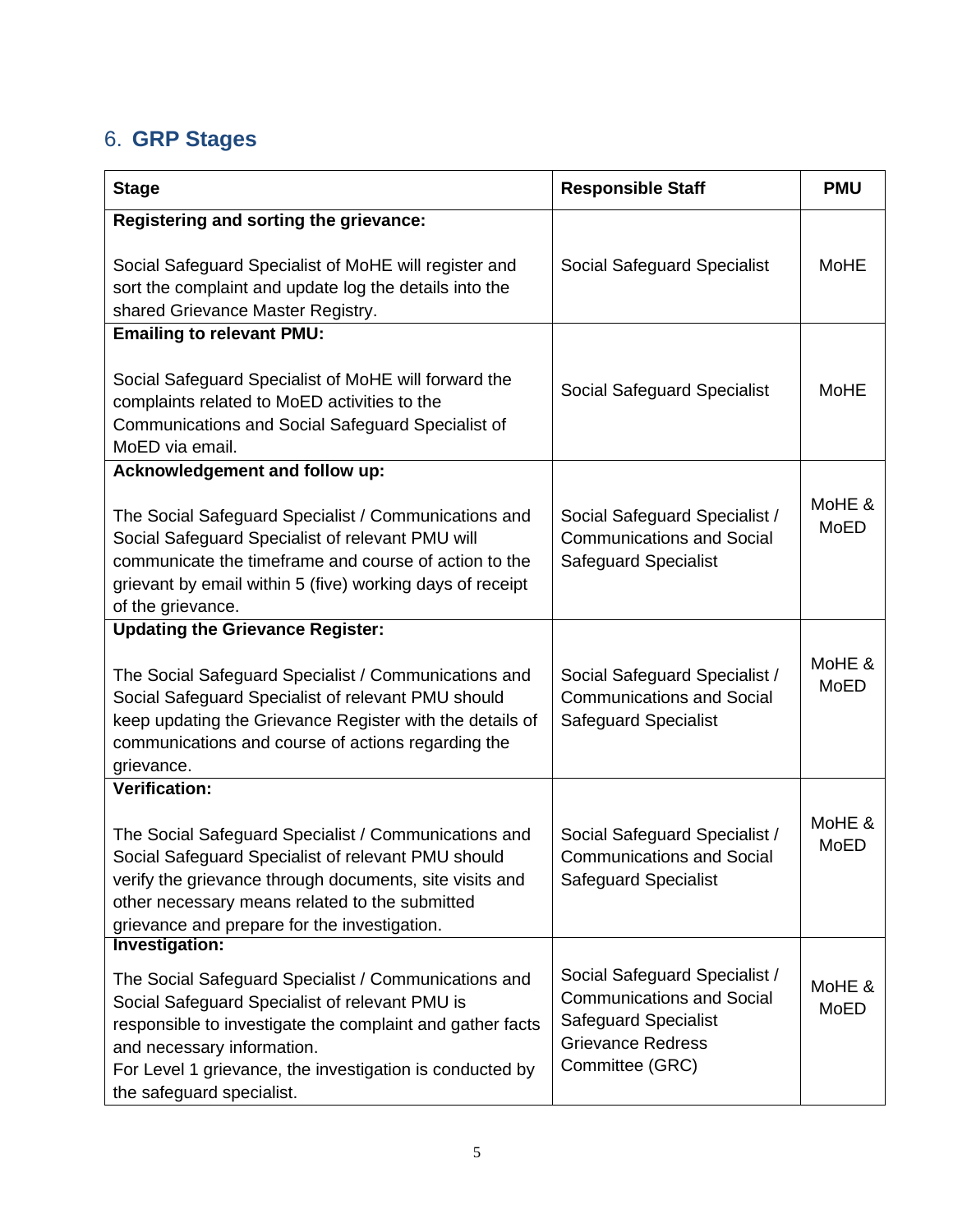| For Level 2 grievance, the investigation is referred to the                                                                                                                                                                                                                                                   |                                                                                                                                                                            |                       |
|---------------------------------------------------------------------------------------------------------------------------------------------------------------------------------------------------------------------------------------------------------------------------------------------------------------|----------------------------------------------------------------------------------------------------------------------------------------------------------------------------|-----------------------|
| Grievance Redress Committee.                                                                                                                                                                                                                                                                                  |                                                                                                                                                                            |                       |
|                                                                                                                                                                                                                                                                                                               |                                                                                                                                                                            |                       |
|                                                                                                                                                                                                                                                                                                               |                                                                                                                                                                            |                       |
|                                                                                                                                                                                                                                                                                                               |                                                                                                                                                                            |                       |
| <b>Deciding on actions:</b>                                                                                                                                                                                                                                                                                   |                                                                                                                                                                            |                       |
| The results of the verification, investigation and the<br>proposed response to the complainant is presented for<br>consideration to the Project Manager and Project<br>Director.<br>For Level 2 grievances, the Grievance Redress<br>Committee assists in proposing the course of the action<br>and response. | <b>Project Director</b><br>Social Safeguard Specialist /<br><b>Communications and Social</b><br><b>Safeguard Specialist</b><br><b>Grievance Redress</b><br>Committee (GRC) | MoHE &<br><b>MoED</b> |
| <b>Taking actions:</b>                                                                                                                                                                                                                                                                                        |                                                                                                                                                                            |                       |
|                                                                                                                                                                                                                                                                                                               | <b>Project Director</b>                                                                                                                                                    | MoHE &                |
| The Social Safeguard Specialist / Communications and                                                                                                                                                                                                                                                          | Social Safeguard Specialist /                                                                                                                                              | <b>MoED</b>           |
| Social Safeguard Specialist communicates to the                                                                                                                                                                                                                                                               | <b>Communications and Social</b>                                                                                                                                           |                       |
| complainant the proposed action(s) and how to appeal                                                                                                                                                                                                                                                          | <b>Safeguard Specialist</b>                                                                                                                                                |                       |
| the action(s) decided in the case via letter or email                                                                                                                                                                                                                                                         |                                                                                                                                                                            |                       |
| Monitor and evaluate the process:                                                                                                                                                                                                                                                                             |                                                                                                                                                                            | MoHE &                |
|                                                                                                                                                                                                                                                                                                               | <b>M&amp;E Specialist</b>                                                                                                                                                  | <b>MoED</b>           |
| The M&E Specialist with guidance from Project Manager                                                                                                                                                                                                                                                         | <b>Project Manager</b>                                                                                                                                                     |                       |
| will monitor and evaluate the grievance process.                                                                                                                                                                                                                                                              |                                                                                                                                                                            |                       |
| Provide feedback:                                                                                                                                                                                                                                                                                             |                                                                                                                                                                            |                       |
|                                                                                                                                                                                                                                                                                                               |                                                                                                                                                                            |                       |
| The Social Safeguard Specialist / Communications and                                                                                                                                                                                                                                                          | <b>Project Director</b>                                                                                                                                                    | MoHE &                |
| Social Safeguard Specialist will request feedback from                                                                                                                                                                                                                                                        | Social Safeguard Specialist /                                                                                                                                              | <b>MoED</b>           |
| the complainant as to whether she/he deems the                                                                                                                                                                                                                                                                | <b>Communications and Social</b>                                                                                                                                           |                       |
| action(s) satisfactory, and this will be recorded along                                                                                                                                                                                                                                                       | <b>Safeguard Specialist</b>                                                                                                                                                |                       |
| with the details of the complaint and the response taken.                                                                                                                                                                                                                                                     |                                                                                                                                                                            |                       |
|                                                                                                                                                                                                                                                                                                               |                                                                                                                                                                            |                       |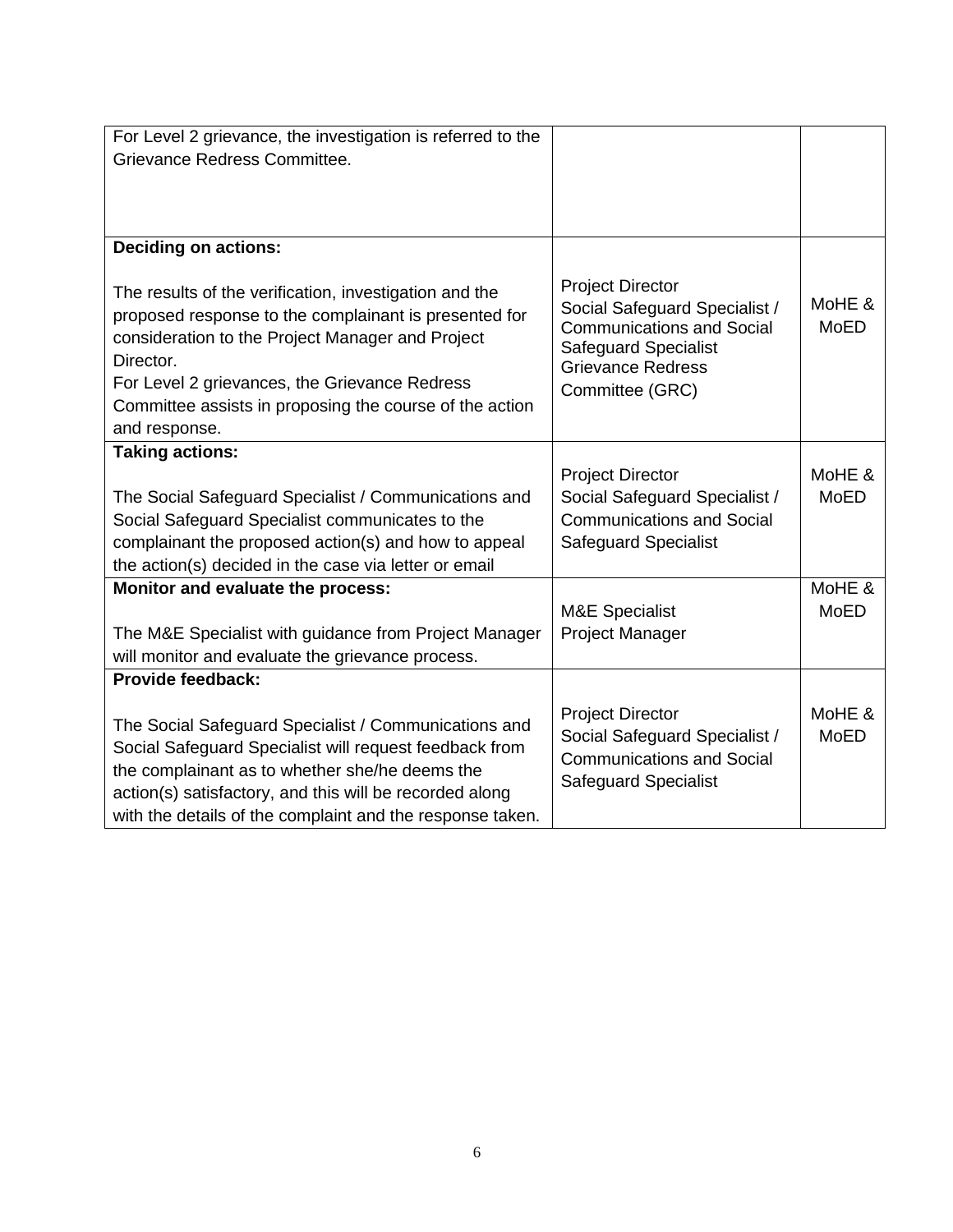## <span id="page-7-0"></span>**7. Tiers of Grievance Redress Mechanism**

## **Level 1: Subproject level**

| <b>Tier</b>                     | <b>Focal Point</b><br>for Contact                                                                           | <b>Procedure</b>                                                                                                                                                                                                                                                                                                                                                                                                                                                                                                                           | <b>Timeframe to</b><br>address the<br>grievance |
|---------------------------------|-------------------------------------------------------------------------------------------------------------|--------------------------------------------------------------------------------------------------------------------------------------------------------------------------------------------------------------------------------------------------------------------------------------------------------------------------------------------------------------------------------------------------------------------------------------------------------------------------------------------------------------------------------------------|-------------------------------------------------|
| Level 1:<br>Subproject<br>Level | Project<br>Implementing<br>Agency at<br>the<br>Subproject<br>Site/ Social<br>Safeguard<br><b>Specialist</b> | 1. GRM should be publicly displayed at the<br>subproject site, outlined in official website<br>and social media pages of the project.<br>The aggrieved party must submit an official<br>complaint to either the project<br>management unit (PMU) or the<br>implementing agency via one of the<br>methods stated in Section 4. A feedback box<br>should be installed at all relevant<br>subproject sites as well.<br>The grievance should be forwarded to the<br>Social Safeguard Specialist of the respective                              | 15 working<br>days                              |
|                                 |                                                                                                             | PMU by the<br>implementing agency/recipient within 2<br>(two) working days of receipt.<br>Upon the receipt of the grievance, the<br>Social Safeguard Specialist will review and                                                                                                                                                                                                                                                                                                                                                            |                                                 |
|                                 |                                                                                                             | sort the complaint. He/She will determine if<br>the grievance meets the eligibility criteria. If<br>the grievance meets the eligibility criteria, it<br>will be entered into the database and the<br>grievance redressal process will begin. The<br>database will be confidential, with access<br>limited to relevant PMU staff and the World<br>Bank task team leader (TTL).<br>For grievances that do not meet the<br>eligibility criteria, the complainant will be<br>informed about it and the reason for not<br>meeting the criteria. |                                                 |
|                                 |                                                                                                             | Within 5 (five) working days of receipt of<br>the grievance, the Social Safeguard Specialist<br>will notify the grievant of the receipt of the<br>grievance, course of action and request any<br>additional information if required.<br>Simultaneously, the Social Safeguard Specialist<br>will commence the investigation of the                                                                                                                                                                                                          |                                                 |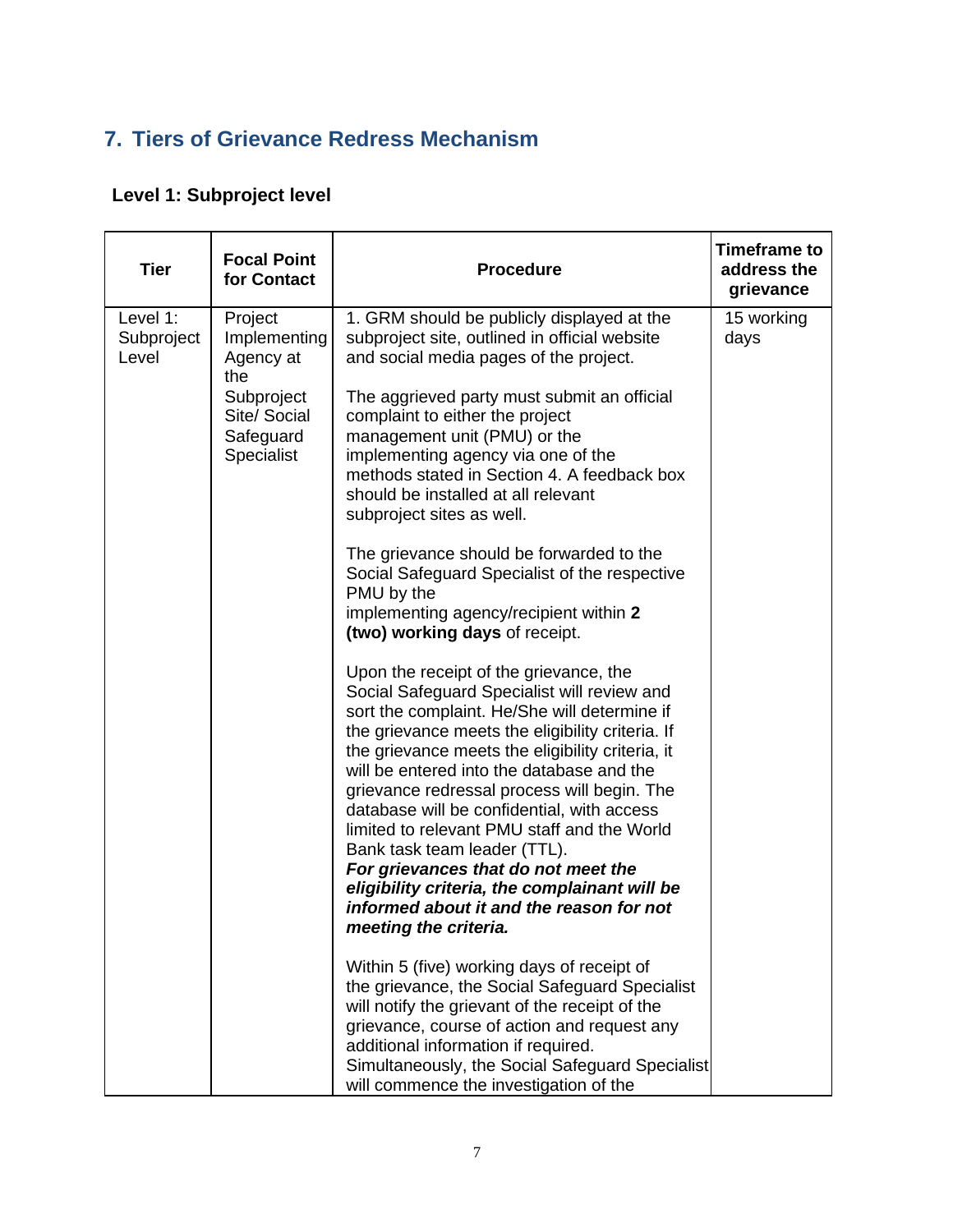|                                                      |                                   | grievance within 4 (four) working days and<br>conduct necessary meetings, alerting relevant<br>members of the grievance redressal<br>committee.                                                                                                                                                                                                                                                            |         |
|------------------------------------------------------|-----------------------------------|------------------------------------------------------------------------------------------------------------------------------------------------------------------------------------------------------------------------------------------------------------------------------------------------------------------------------------------------------------------------------------------------------------|---------|
|                                                      |                                   | Within 15 (fifteen) working days, the<br>relevant committees/staff will review and<br>evaluate the grievance to provide a<br>resolution. The relevant personnel can<br>request for more information from the<br>grievant through the Social Safeguard<br>Specialist if needed, and in certain instances<br>can further refer the grievance to higher<br>authorities or stakeholders for redressal.         |         |
| Level 2:<br>Grievance<br><b>Redress</b><br>Committee | Social<br>Safeguard<br>Specialist | If the grievance cannot be redressed at<br>Level 1 (depending on the severity of the<br>grievance), it must be referred to the<br>Grievance Redress Committee (GRC) with<br>reasons for the referral within 10 (ten)<br>working days of receipt of the grievance.<br>The GRC must then decide on a resolution<br>and share it with the relevant PMU staff<br>within 15 (fifteen) working days of referral. | 28 days |
|                                                      |                                   | The GRC is formed by the relevant ministry<br>based on needs basis.                                                                                                                                                                                                                                                                                                                                        |         |
|                                                      |                                   | Once a resolution is decided, it must be<br>communicated to the grievant within 3<br>(three) working days. The report of the<br>members of the GRC shall be recorded in<br>writing and attested copies shall be provided to<br>the parties. The decisions taken<br>during negotiations and GRC meetings must<br>be formally recorded for future reference.                                                 |         |
|                                                      |                                   | Once the grievance is redressed, the<br>relevant documents will be recorded,<br>published on the website and the<br>monitoring process will start.                                                                                                                                                                                                                                                         |         |
| Level 3:<br>Grievance<br><b>Redress</b><br>Service   | <b>World Bank</b>                 | All stakeholders have the opportunity to<br>submit a grievance related to the project<br>through World Bank's GRS.                                                                                                                                                                                                                                                                                         |         |
| (GRS)                                                |                                   | For information on how to submit a<br>complaint to the World Bank's corporate<br>GRS, the grievant may visit<br>http://www.worldbank.org/GRS                                                                                                                                                                                                                                                               |         |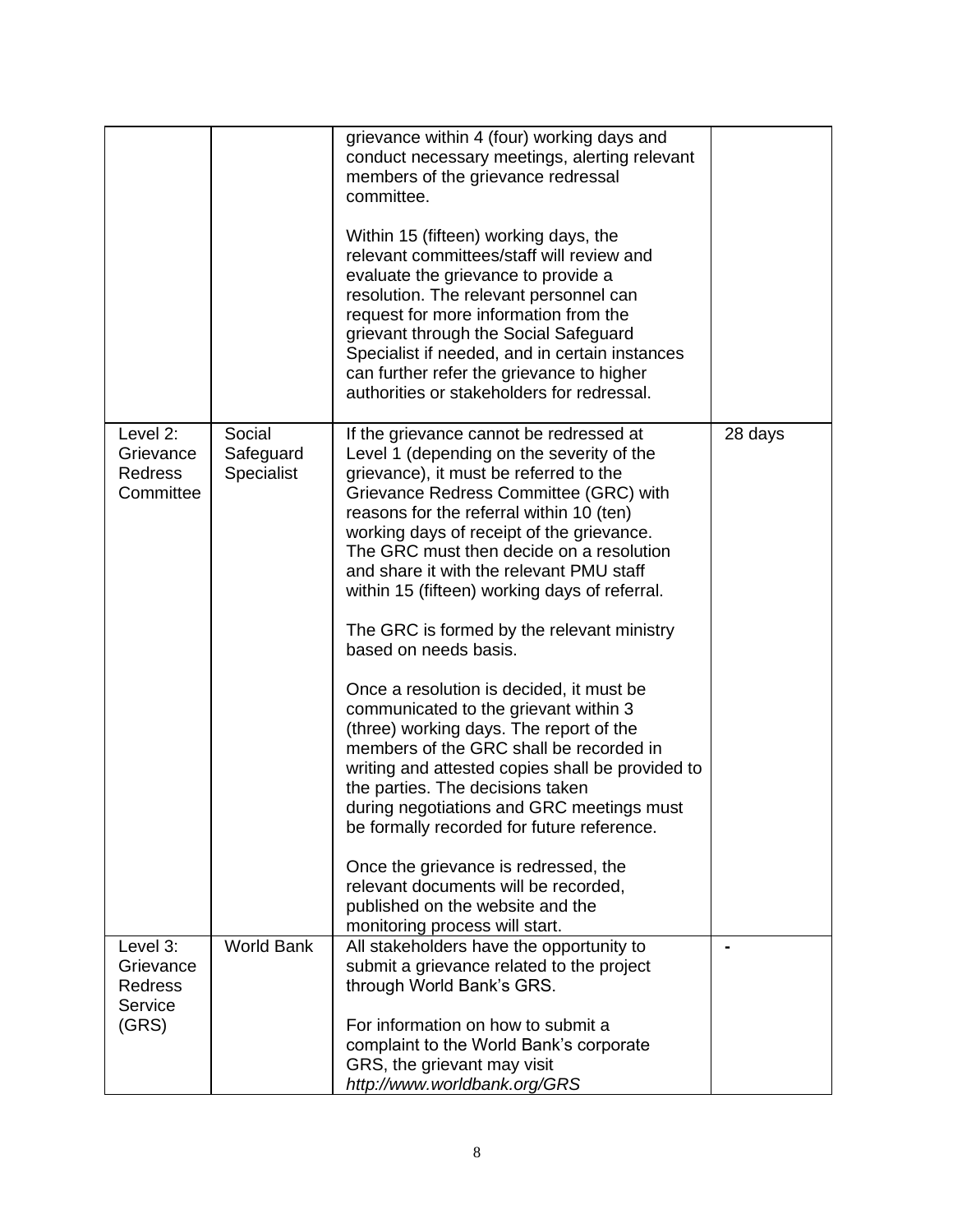| Judiciary      | Judiciary | The legal system is accessible to all aggrieved |  |
|----------------|-----------|-------------------------------------------------|--|
| Power/         | system    | persons. It is an option available for an       |  |
| Assistance     |           | aggrieved person and/or community in            |  |
| to             |           | cases where the other levels of the grievance   |  |
| Vulnerable     |           | redressal mechanism has not been                |  |
| <b>Persons</b> |           | effective.                                      |  |
| beyond the     |           |                                                 |  |
| Project's      |           |                                                 |  |
| Grievance      |           |                                                 |  |
| <b>Redress</b> |           |                                                 |  |
| Mechanism      |           |                                                 |  |

*Note: The World Bank will be kept informed, and where necessary, consulted on World Bank requirements during the process of grievance resolution, and on the outcome of the process.*